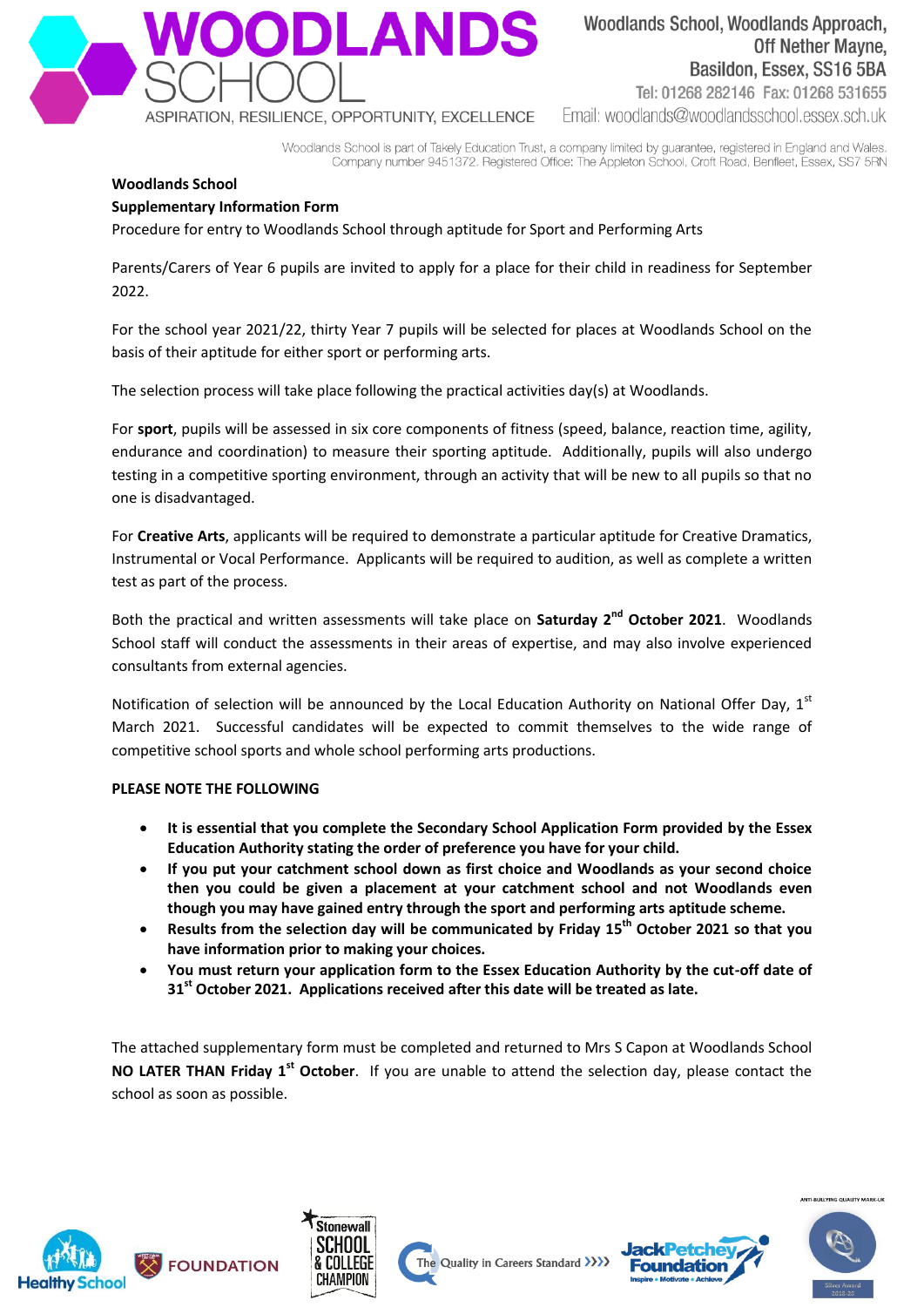

## Woodlands School, Woodlands Approach, **Off Nether Mayne,** Basildon, Essex, SS16 5BA

Tel: 01268 282146 Fax: 01268 531655

Email: woodlands@woodlandsschool.essex.sch.uk

Woodlands School is part of Takely Education Trust, a company limited by guarantee, registered in England and Wales. Company number 9451372. Registered Office: The Appleton School, Croft Road, Benfleet, Essex, SS7 5RN

#### **Woodlands School Supplementary Information Form – Aptitude for SPORT**

**September 2022**

#### **Please complete the following:**

| <b>Pupil's details</b>                                                                                                                                                                                                            |  |                    |  |  |
|-----------------------------------------------------------------------------------------------------------------------------------------------------------------------------------------------------------------------------------|--|--------------------|--|--|
| Surname:                                                                                                                                                                                                                          |  | Date of birth:     |  |  |
| Forename:                                                                                                                                                                                                                         |  | Gender:            |  |  |
|                                                                                                                                                                                                                                   |  |                    |  |  |
| Current primary school:                                                                                                                                                                                                           |  |                    |  |  |
| Names and tutors groups of any siblings currently at Woodlands:                                                                                                                                                                   |  |                    |  |  |
| Parent/carer personal details                                                                                                                                                                                                     |  |                    |  |  |
| Surname (Mr, Mrs, Miss,<br>Ms):                                                                                                                                                                                                   |  | Contact number(s): |  |  |
| Forename:                                                                                                                                                                                                                         |  | Email:             |  |  |
| Address (including postcode):                                                                                                                                                                                                     |  |                    |  |  |
| <b>Aptitude Testing</b><br>Aptitude will be determined by the testing of the core components of fitness and performance in a<br>competitive sporting environment. The competitive sporting environment will be an activity new to |  |                    |  |  |
| all pupils to ensure that no pupil is at a disadvantage.                                                                                                                                                                          |  |                    |  |  |
| Additionally, all pupils will be required to complete physical tests, assessing core components of<br>fitness                                                                                                                     |  |                    |  |  |
| List of sporting achievements or any additional information may provide a detailed picture of your<br>son/daughters sporting achievements and history (notably District/County/Regional/National<br>Standards)                    |  |                    |  |  |
|                                                                                                                                                                                                                                   |  |                    |  |  |

Thank you for completing the information above. Please sign below to confirm that you wish for your child to be considered for assessment for a place at Woodlands based on sporting or performing arts aptitude.

We confirm that the information contained in this application is correct.

Signed: …………………………………………………………………………… Date: ……………………………………..